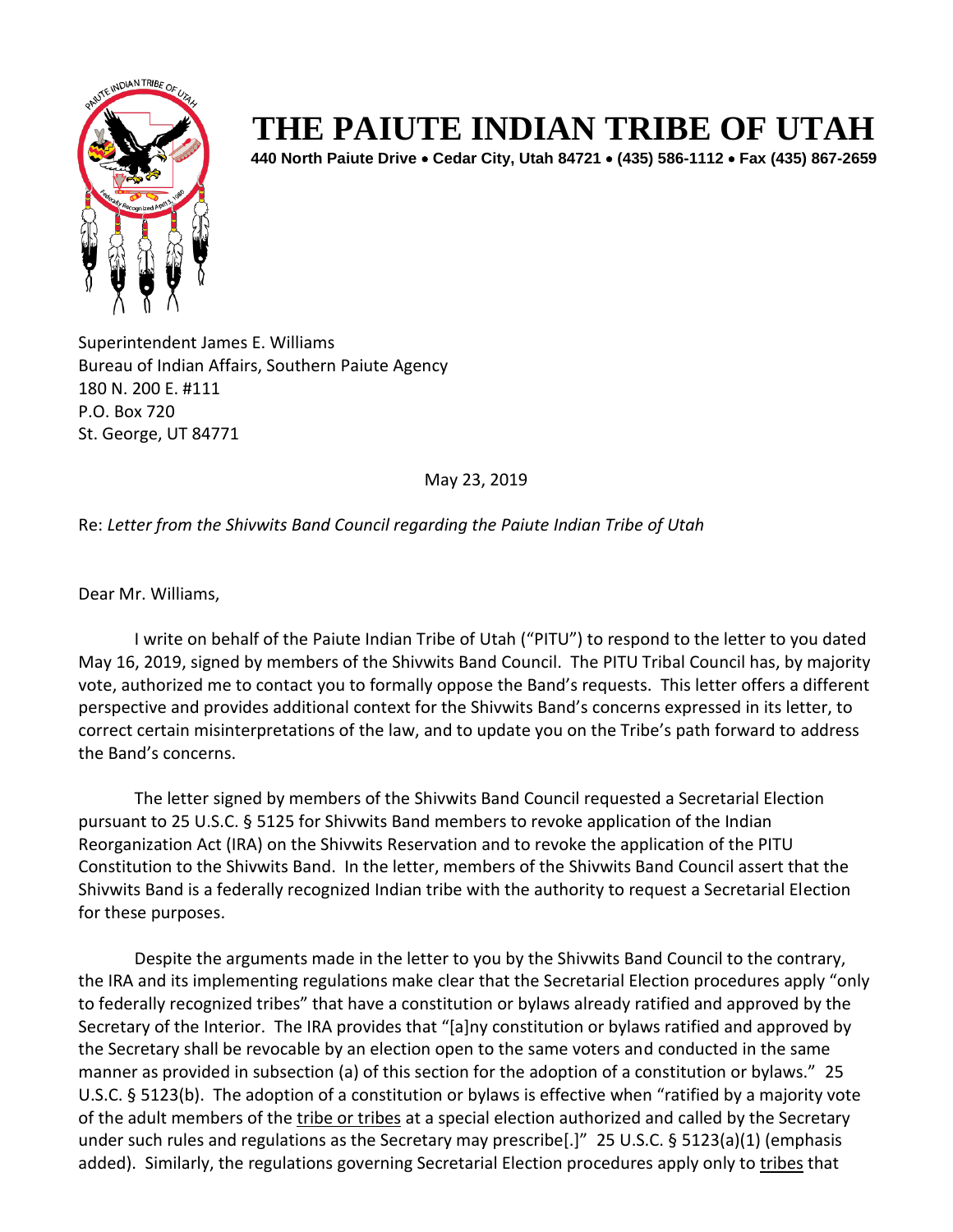seek to "revoke a governing document adopted under Federal statute" and the "Federal statute requires an election and approval for amendment or revocation." 25 C.F.R. § 81.2(a)(3). The regulations define a "tribe" to mean "any Indian or Alaska Native tribe, band, nation, pueblo, village or community that is listed in the Federal Register under 25 U.S.C. 479a—1(a) [recodified at 25 U.S.C. § 5130], as recognized and receiving services from the Bureau of Indian Affairs." 25 C.F.R. § 81.4.

The Shivwits Band is not a federally recognized Indian tribe with authority to request a Secretarial Election to revoke either the PITU Constitution or the application of the IRA to the Shivwits Band. Contrary to the statements made by the Shivwits Band, the PITU bands are not separate Indian tribes. PITU is a federally recognized Indian tribe composed of five "constituent bands of the tribe." PITU Constitution, Art. III. The BIA's official list of "Indian Entities Recognized and Eligible To Receive Services From the United States Bureau of Indian Affairs" also recognizes the Paiute Indian Tribe of Utah as a single, federally recognized Indian Tribe. 84 Fed. Reg. 1200, 1202 (Feb. 1, 2019). Any federal recognition of the Shivwits Band (or any other PITU band) as an "Indian tribe" would require formal legislative action by Congress or administrative action by the Department of the Interior. Because the Shivwits Band is not a federally recognized Indian tribe, it does not have authority to request a Secretarial Election to revoke either the PITU Constitution or the application of the IRA to the Shivwits Band.

Further, 25 U.S.C. § 5125 does not authorize the Shivwits Band to request a Secretarial Election to change the organization of PITU or revoke application of the IRA to the Shivwits Reservation. The express language of 25 U.S.C. § 5125 states:

This Act shall not apply to any reservation wherein a majority of the adult Indians, voting at a special election duly called by the Secretary of the Interior, shall vote against its application. It shall be the duty of the Secretary of the Interior, within one year after June 18, 1934, to call such an election, which election shall be held by secret ballot upon thirty days' notice.

This statutory provision provided only a limited amount of time for a tribe to opt out of the application of the IRA if a majority of adult tribal members voted against its application. The period for holding such an election was extended to two years on June 15, 1935. *See* 49 Stat. 378 (1935) ("The time for holding elections on the question of excluding a reservation from the application of said Act of June 18, 1934, is hereby extended to June 18, 1936."). Because the period to hold a special election to vote against the application of the IRA to a reservation has expired, 25 U.S.C. § 5125, the Band's reliance on that expired provision provides no support for its requests for a Secretarial Election to change the organization of PITU or revoke application of the IRA to the Shivwits Reservation.

It is also notable that the Band's request expressly contradicts the PITU Constitution which provides that the Constitution can only be amended or rescinded through a proper Secretarial Election. The PITU Constitution also prohibits the Bands from proceeding under a conflicting process: "[t]he bands councils shall take no action which is inconsistent with this constitution, or ordinances or resolutions of the tribe. . .." Article VIII, Section 3. Therefore, this attempt by the Shivwits Band to withdraw the authority "delegated" to the Tribe in the PITU Constitution is prohibited by the PITU Constitution.

The PITU Tribal Council takes the Bands' concerns seriously. As you know, the Tribal Council is composed of the five Chairpersons of the PITU Bands, with the PITU Tribal Chairperson elected by the five Band council members. As the Tribal Chairperson, I highly encourage support, effective